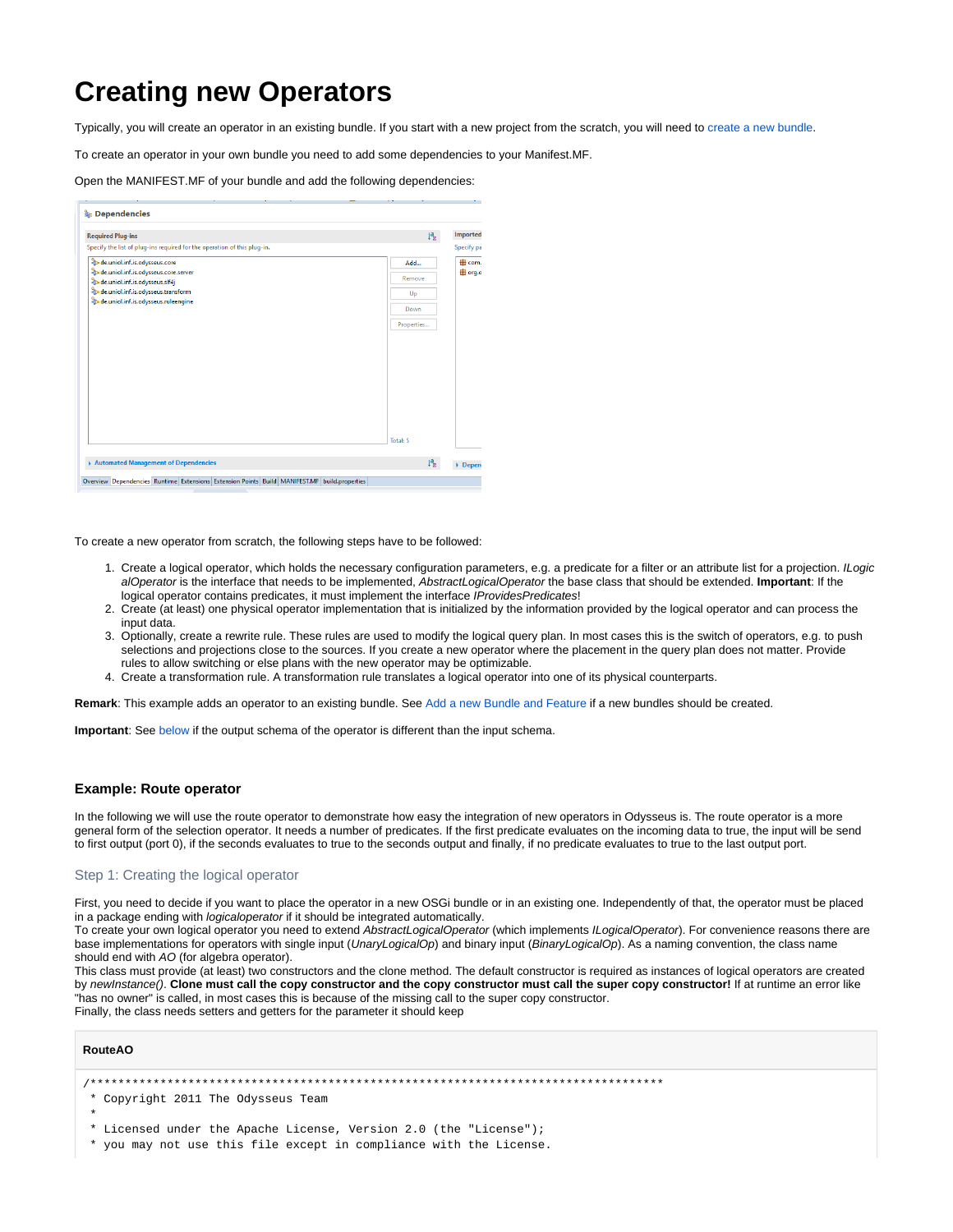```
 * You may obtain a copy of the License at
 *
 * http://www.apache.org/licenses/LICENSE-2.0
 *
 * Unless required by applicable law or agreed to in writing, software
 * distributed under the License is distributed on an "AS IS" BASIS,
 * WITHOUT WARRANTIES OR CONDITIONS OF ANY KIND, either express or implied.
  * See the License for the specific language governing permissions and
  * limitations under the License.
 */
package de.uniol.inf.is.odysseus.tutorial.logicaloperator;
import java.util.LinkedList;
import java.util.List;
import de.uniol.inf.is.odysseus.core.logicaloperator.LogicalOperatorCategory;
import de.uniol.inf.is.odysseus.core.predicate.IPredicate;
import de.uniol.inf.is.odysseus.core.sdf.schema.SDFSchema;
import de.uniol.inf.is.odysseus.core.server.logicaloperator.AbstractLogicalOperator;
import de.uniol.inf.is.odysseus.core.server.logicaloperator.UnaryLogicalOp;
import de.uniol.inf.is.odysseus.core.server.logicaloperator.annotations.LogicalOperator;
import de.uniol.inf.is.odysseus.core.server.logicaloperator.annotations.Parameter;
import de.uniol.inf.is.odysseus.core.server.logicaloperator.builder.BooleanParameter;
import de.uniol.inf.is.odysseus.core.server.logicaloperator.builder.PredicateParameter;
import de.uniol.inf.is.odysseus.core.server.physicaloperator.IHasPredicates;
@LogicalOperator(name = "ROUTE", minInputPorts = 1, maxInputPorts = 1, doc = "This operator can be used to 
route the elements in the stream to different further processing operators, depending on the predicate.", 
category = { LogicalOperatorCategory.PROCESSING })
public class RouteAO extends UnaryLogicalOp implements IHasPredicates{
    private static final long serialVersionUID = -8015847502104587689L;
    private boolean overlappingPredicates = false;
    private List<IPredicate<?>> predicates = new LinkedList<IPredicate<?>>();
     /**
     * if an element is routed to an output, heartbeats will be send to all
     * other outputs.
 */
    private boolean sendingHeartbeats = false;
    public RouteAO() {
        super();
 }
    public RouteAO(RouteAO routeAO) {
        super(routeAO);
        this.overlappingPredicates = routeAO.overlappingPredicates;
        this.sendingHeartbeats = routeAO.sendingHeartbeats;
        if (routeAO.predicates != null) {
            for (IPredicate<?> pred : routeAO.predicates) {
                 this.predicates.add(pred.clone());
 }
        }
    }
    @Override
    protected SDFSchema getOutputSchemaIntern(int pos) {
        // since it is a routing, schema is always from input port 0
        return super.getOutputSchemaIntern(0);
     }
    @Parameter(type = PredicateParameter.class, isList = true)
    public void setPredicates(List<IPredicate<?>> predicates) {
        this.predicates = predicates;
 }
     @Override
    public List<IPredicate<?>> getPredicates() {
        return predicates;
```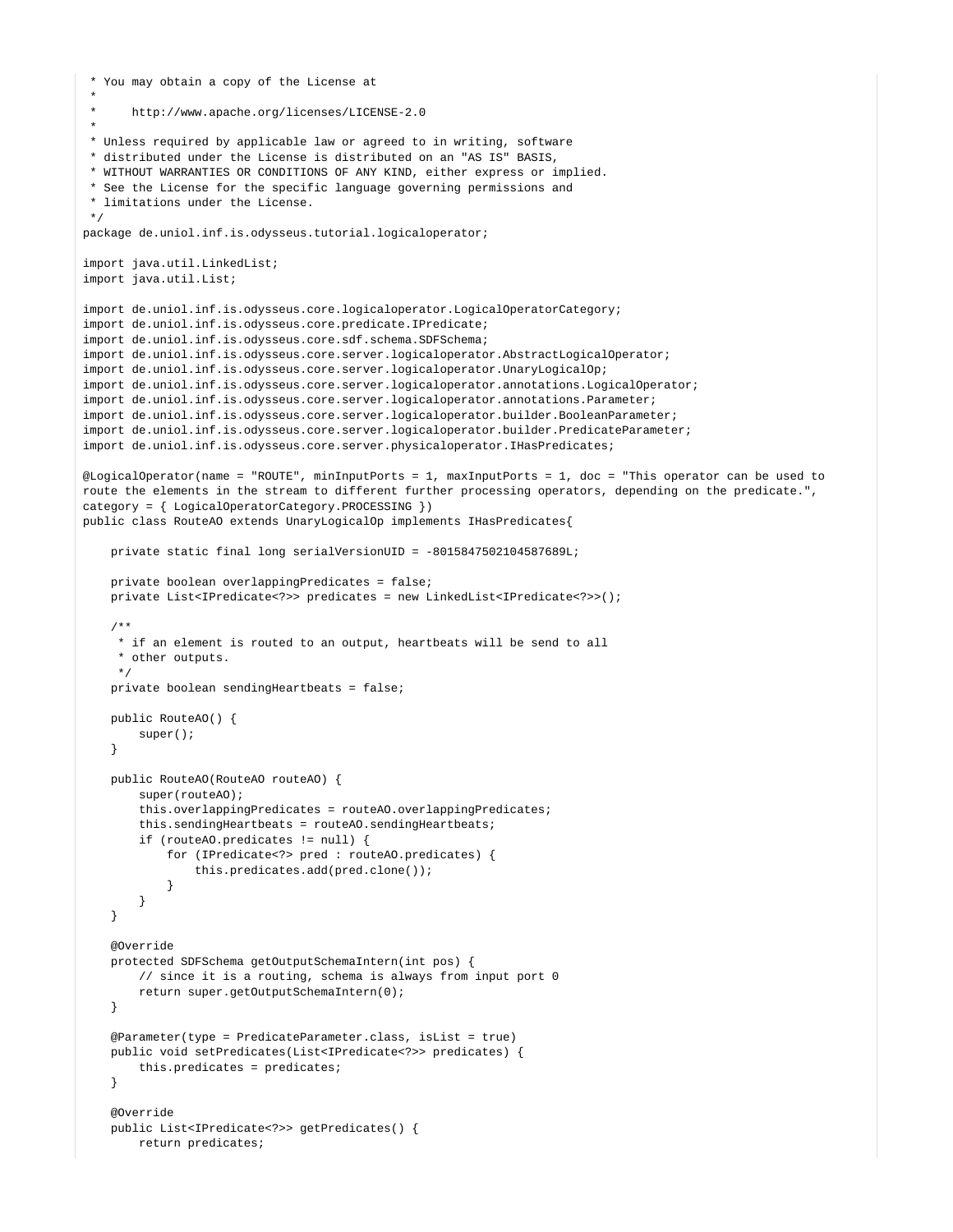```
 @Parameter(name = "overlappingPredicates", type = BooleanParameter.class, optional = true, doc = "Evaluate 
all (true) or only until first true predicate (false), i.e. deliver to all ports where predicate is true or 
only to first")
    public void setOverlappingPredicates(boolean overlappingPredicates) {
         this.overlappingPredicates = overlappingPredicates;
 }
    @Override
    public AbstractLogicalOperator clone() {
        return new RouteAO(this);
     }
     /**
     * @return
     */
    public boolean isOverlappingPredicates() {
        return this.overlappingPredicates;
 }
    @Parameter(name = "sendingHeartbeats", type = BooleanParameter.class, optional = true, doc = "If an element 
is routed to an output, heartbeats will be send to all other outputs")
    public void setSendingHeartbeats(boolean sendingHeartbeats) {
        this.sendingHeartbeats = sendingHeartbeats;
     }
    public boolean isSendingHeartbeats() {
       return this.sendingHeartbeats;
 }
}
```
Every operator needs to provide an output schema, i.e. what is the schema of the elements that are produced. As a default implementation AbstractLogical Operator delivers the input schema as the output schema. Route does not change the input schema, so this implementation is sufficient**. If the input**  schema is not the same as the output schema, the class needs to implement *getOutputSchemaIntern(int port)*, where port is the output port of **the operator.**

### Step 1b: Annotating the logical operator

}

For the easy integration of new logical operators into to PQL query language, annotations should be used. Another way is to extend AbstractOperatorBuild er. In these annotations the name of the operator and number of minimal and maximal inputs and the parameters are described. In addition, the annotations may include some documentation and a URL for further information about the operator. These information are also available in the Odysseus Studio GUI.

On the right side, the whole implementation of the RouteAO can be found. Because predicates need to be initialized before the processing, they should be saved by the AbstractLogicalOperator.

Further information about the annotations can be found in the PQL documentation.

#### <span id="page-2-0"></span>**Changing the output schema**

For many operators the input schema and the output schema are the same but often you need to create you own output schema. For this, overwrite the method getInputSchemaInternal(port).

If you just want to merge the input from the left and the right, you just can use the method as in the following (from EnrichAO)

```
 @Override
 public synchronized SDFSchema getOutputSchemaIntern(int pos) {
    // The Sum of all InputSchema
     Iterator<LogicalSubscription> iter = getSubscribedToSource().iterator();
    SDFSchema left = iter.next().getSchema();
    SDFSchema right = iter.next().getSchema();
    SDFSchema outputSchema = SDFSchema.join(left,right);
    setOutputSchema(outputSchema);
    return outputSchema;
 }
```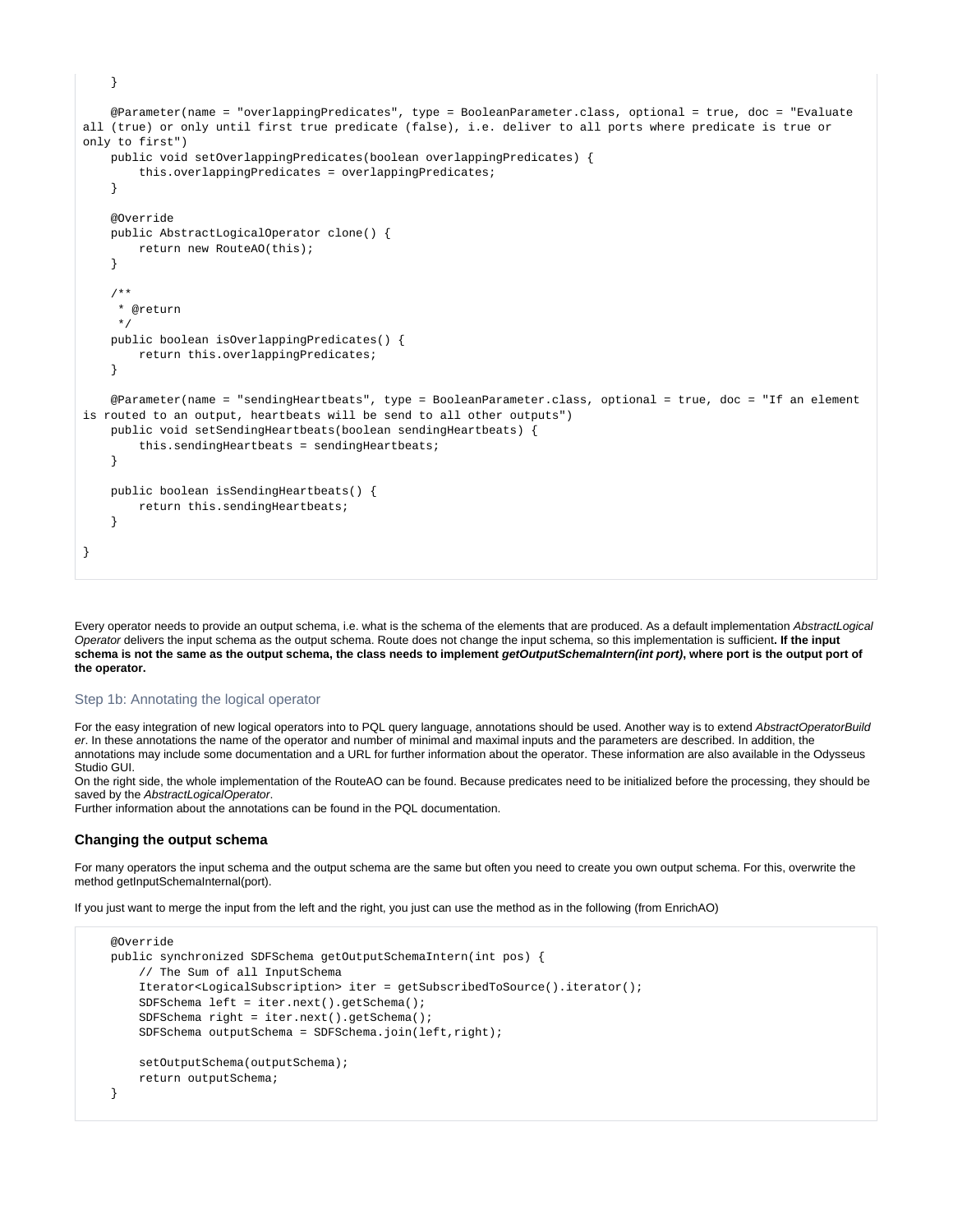If you want to add new Attributes, it is important that you create a new schema based on the input one (because there are many hidden stream descriptions inside the schema). In the following there is an example for this

```
 @Override
 public SDFSchema getOutputSchemaIntern(int pos) {
     final String start = "meta_valid_start";
    final String end = "meta_valid_end";
             // Create new Attributes
    SDFAttribute starttimeStamp = new SDFAttribute(null, start,
             SDFDatatype.TIMESTAMP, null, null, null);
     SDFAttribute endtimeStamp = new SDFAttribute(null, end,
             SDFDatatype.TIMESTAMP, null, null, null);
   List<SDFAttribute> outputAttributes = new ArrayList<SDFAttribute>();
         // Retrieve old attributes (they should all be part of the output schema)
    outputAttributes.addAll(getInputSchema(0).getAttributes());
         // add new Attributes
    outputAttributes.add(starttimeStamp);
    outputAttributes.add(endtimeStamp);
             // Create new Schema with Factory, keep input Schema!
    SDFSchema schema = SDFSchemaFactory.createNewWithAttributes(outputAttributes, getInputSchema(0)));
    return schema;
 }
```
You can also create a totally new schema, e.g. if your operator creates a different output from the input. Here is an example for this:

```
@Override
public SDFSchema getOutputSchemaIntern(int pos) {
        SDFAttribute out1 = new SDFAttribute(...);
       SDFAttribute out2 = new SDFAttribute(...);SDFAttribute out3 = new SDFAttribute( \ldots );
       List<SDFAttribute> outAttributes = new ArrayList <> ();
        outAttributes.add(out1);
        outAttributes.add(out2);
        outAttributes.add(out3);
         // Create new Schema with Factory, keep input Schema!
    SDFSchema schema = SDFSchemaFactory.createNewWithAttributes(outputAttributes, getInputSchema(0)));
    return schema;
}
```
## Step 2: Create the physical operator

Until now, only descriptive information about the new operator is given. Next the concrete implementation of its functionality needs to be provided. To create an own physical operator, AbstractPipe<R, W> needs to be extended. To allow generic implementations we utilize the Java generics approach. R is the type of the objects that are read by the operator and W is the type of the objects that are written. Although in most cases, this will be the same class (e.g. Tuple) some operators may read other objects than they write. The following methods need to be overwritten:

- getOutputMode(): Needed for locking, Goal: Reduce object copies
	- $\circ$  INPUT: read element will not be modified (e.g. selection) MODIFIED\_INPUT: read element will be modified (e.g. projection)
		-
	- o NEW\_ELEMENT: operator creates a new element (e.g. join)

```
 @Override
 public OutputMode getOutputMode() {
     return OutputMode.INPUT;
 }
```
Important: For operators with more than one input the processing must be synchronized. Especially, process\_next and processPunctuation!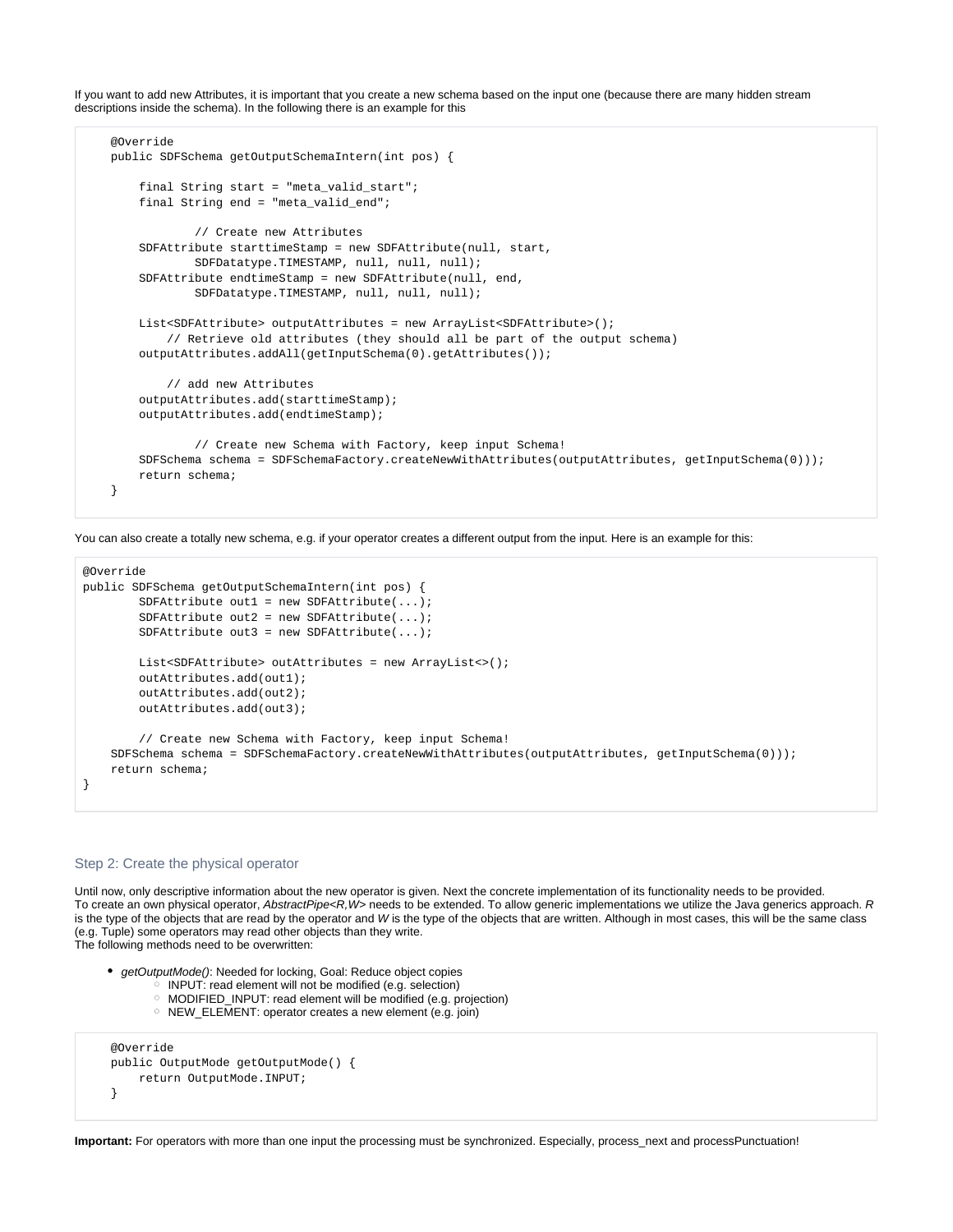- process\_next(R input, int port)
	- <sup>o</sup> Process new input element on input port, a new created element can be send to the next operator with the transfer() method

```
 @Override
    protected void process_next(T object, int port) {
       for (int i=0;i<predicates.size();i++){
            if (predicates.get(i).evaluate(object)) {
                transfer(object,i);
                return;
 }
 }
        transfer(object,predicates.size());
    }
```
If necessary: process\_open, process\_close. These methods are called when the query is initialized and terminated, respectively.

```
processPunctuation(Punctuation punctuation, int port)
```
This method is needed to process punctuations (e.g.heartbeat, Heartbeats allow determining the progress of time without the need to produce new elements). It is important, that punctuations and elements are timely ordered, i.e. if a punctuation is send, no other element is allowed to be send with an older timestamp anymore! If the operator has no state, it is enough to call sendPunctuation.

```
 @Override
    public void processPunctuation(PointInTime timestamp, int port) {
        sendPunctuation(timestamp);
 }
```
process\_isSemanticallyEqual(IPhysicalOperator ipo)

This method is needed for query sharing. Return true, if the operator given and the current operator are equivalent and can be replaced by each other.

```
 @Override
    public boolean process_isSemanticallyEqual(IPhysicalOperator ipo) {
        if(!(ipo instanceof RoutePO)) {
            return false;
 }
        RoutePO spo = (RoutePO) ipo;
        if(this.hasSameSources(spo) &&
               this.predicates.size() == spo.predicates.size()) {
           for(int i = 0; i<this.predicates.size(); i++) {
               if(!this.predicates.get(i).equals(spo.predicates.get(i))) {
                   return false;
 }
 }
            return true;
 }
        return false;
    }
```
As a naming convention the class name should end with PO (physical operator).

# **RoutePO**

```
package de.uniol.inf.is.odysseus.tutorial.physicaloperator;
/**********************************************************************************
 * Copyright 2011 The Odysseus Team
 *
 * Licensed under the Apache License, Version 2.0 (the "License");
  * you may not use this file except in compliance with the License.
  * You may obtain a copy of the License at
```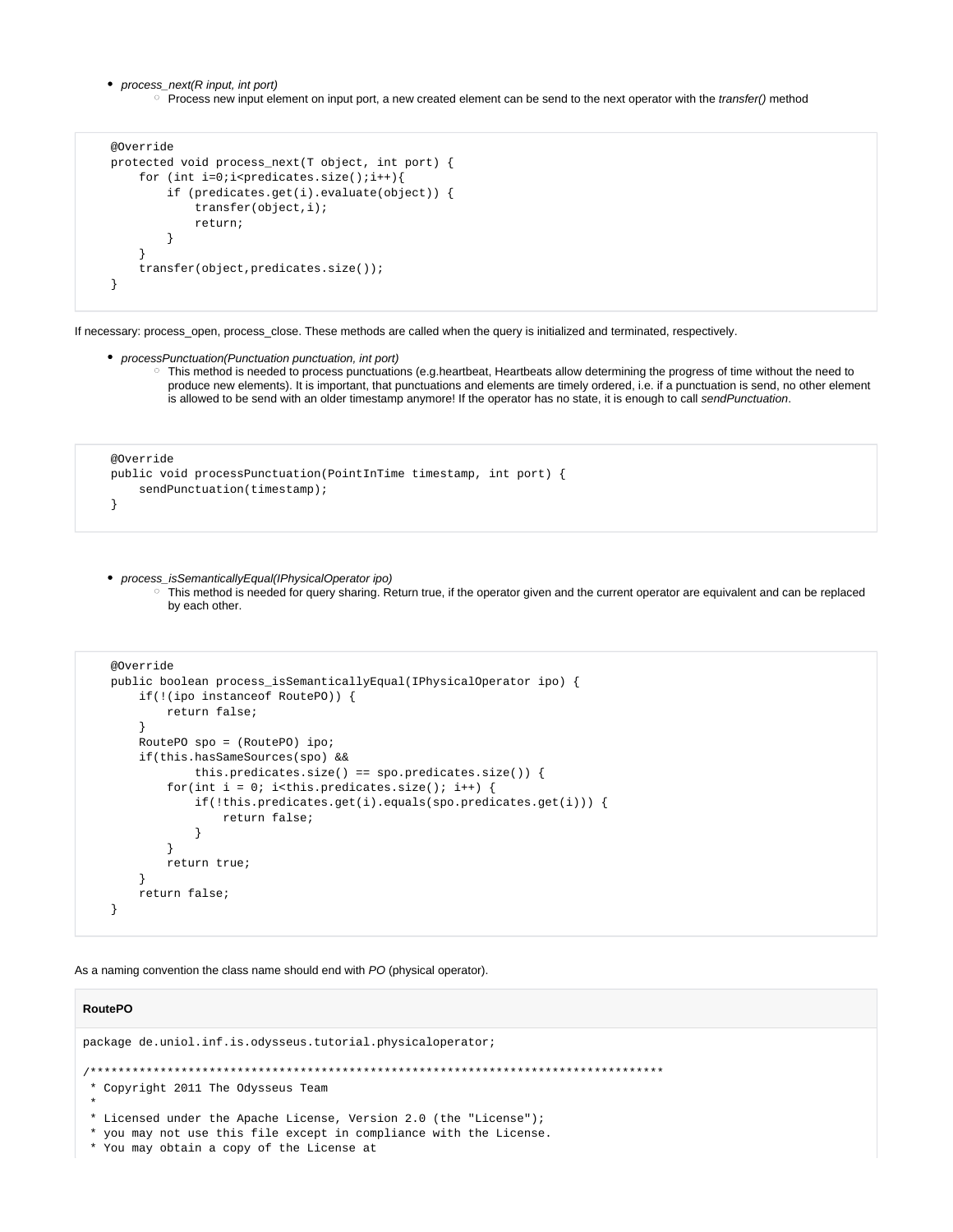```
 *
      http://www.apache.org/licenses/LICENSE-2.0
 *
 * Unless required by applicable law or agreed to in writing, software
 * distributed under the License is distributed on an "AS IS" BASIS,
 * WITHOUT WARRANTIES OR CONDITIONS OF ANY KIND, either express or implied.
  * See the License for the specific language governing permissions and
  * limitations under the License.
  */
import java.util.ArrayList;
import java.util.Collection;
import java.util.List;
import de.uniol.inf.is.odysseus.core.metadata.IMetaAttribute;
import de.uniol.inf.is.odysseus.core.metadata.IStreamObject;
import de.uniol.inf.is.odysseus.core.metadata.ITimeInterval;
import de.uniol.inf.is.odysseus.core.physicaloperator.Heartbeat;
import de.uniol.inf.is.odysseus.core.physicaloperator.IPhysicalOperator;
import de.uniol.inf.is.odysseus.core.physicaloperator.IPunctuation;
import de.uniol.inf.is.odysseus.core.predicate.IPredicate;
import de.uniol.inf.is.odysseus.core.server.physicaloperator.AbstractPipe;
import de.uniol.inf.is.odysseus.core.server.physicaloperator.IHasPredicates;
/**
 * @author Marco Grawunder
 */
@SuppressWarnings({ "rawtypes" })
public class RoutePO<T extends IStreamObject<IMetaAttribute>> extends AbstractPipe<T, T> implements 
IHasPredicates {
        private List<IPredicate<?>> predicates;
         final boolean overlappingPredicates;
         /**
          * if an element is routed to an output, heartbeats will be send to all other outputs.
          */
        final boolean sendingHeartbeats;
        public RoutePO(List<IPredicate<T>> predicates,
                        boolean overlappingPredicates, boolean sendingHeartbeats) {
                 super();
                 this.overlappingPredicates = overlappingPredicates;
                 this.sendingHeartbeats = sendingHeartbeats;
                 initPredicates(predicates);
         }
        @Override
        public List<IPredicate<?>> getPredicates() {
                 return predicates;
 }
        private void initPredicates(List<IPredicate<T>> predicates) {
                 this.predicates = new ArrayList<IPredicate<?>>(
                                predicates.size());
                 for (IPredicate<?> p : predicates) {
                         this.predicates.add(p.clone());
 }
 }
         @Override
        public OutputMode getOutputMode() {
                return OutputMode.INPUT;
         }
        @SuppressWarnings("unchecked")
        @Override
        protected void process_next(T object, int port) {
                boolean found = false;
                 Collection<Integer> routedToPorts = null;
                if(sendingHeartbeats) {
```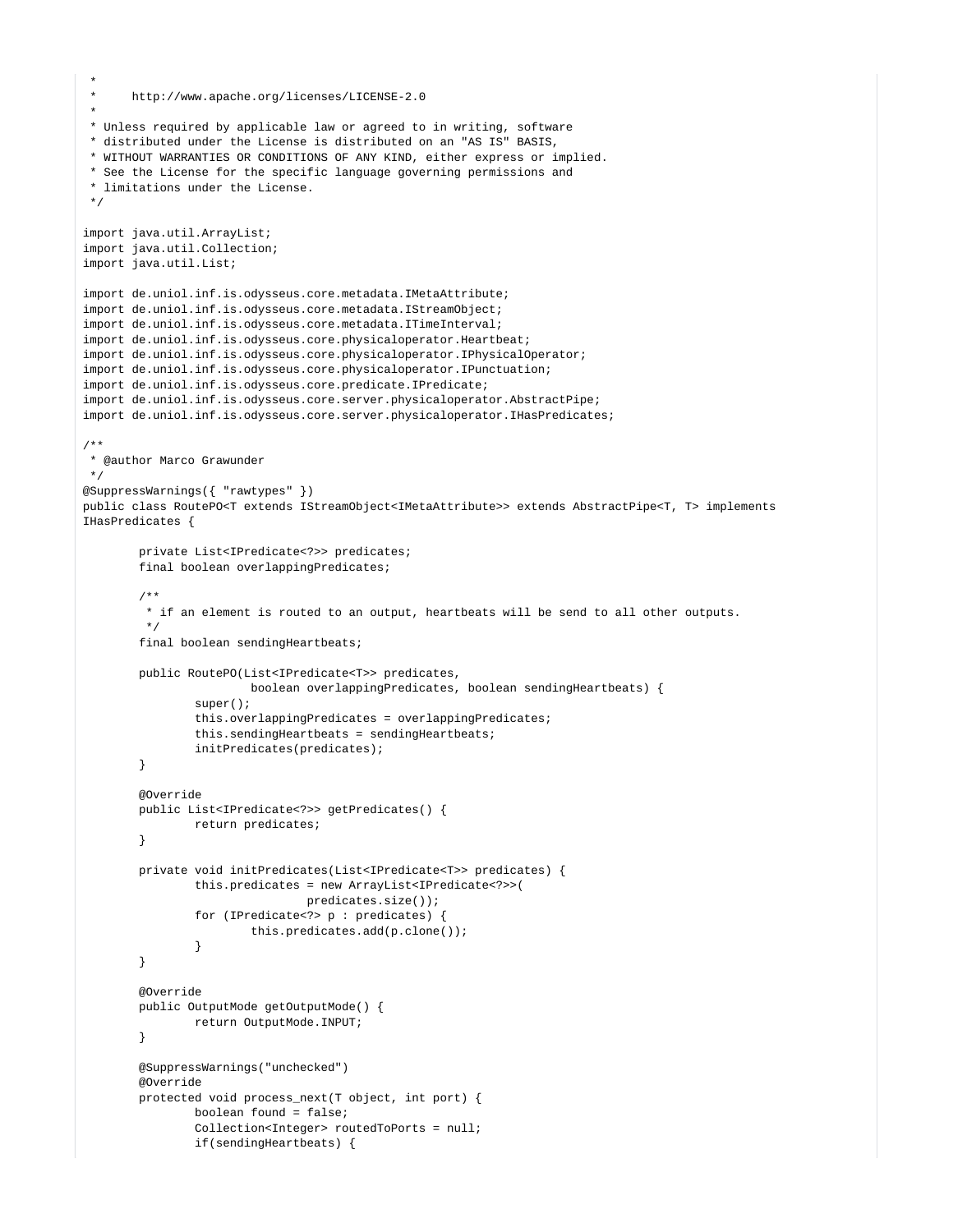```
 routedToPorts = new ArrayList<>();
 }
             for (int i = 0; i < predicates.size(); i++) {
                     if (((IPredicate<T>)predicates.get(i)).evaluate(object)) {
                            T out = object;
                            // If object is send to multiple output ports
                            // it MUST be cloned!
                            if (overlappingPredicates) {
                                  out = (T)object.close() out.setMetadata(object.getMetadata().clone());
 }
                            transfer(out, i);
                            found = true;
                            if ((sendingHeartbeats) && (routedToPorts != null)) {
                                   routedToPorts.add(i);
 }
                            if (!overlappingPredicates) {
                                   break;
 }
 }
 }
              if (!found) {
                     transfer(object, predicates.size());
                     if ((sendingHeartbeats) && (routedToPorts != null)) {
                            routedToPorts.add(predicates.size());
 }
 }
              if ((sendingHeartbeats) && (routedToPorts != null)) {
                     // Sending heartbeats to all other ports
                    for(int i = 0; i < predicates.size(); i++) {
                            if(!routedToPorts.contains(i))
                                   this.sendPunctuation(Heartbeat.createNewHeartbeat(((IStreamObject<? 
extends ITimeInterval>) object).getMetadata().getStart()), i);
 }
 }
       }
       @Override
       public void processPunctuation(IPunctuation punctuation, int port) {
             for (int i=0;i<predicates.size();i++){
                     sendPunctuation(punctuation,i);
 }
        }
       @Override
       public boolean process_isSemanticallyEqual(IPhysicalOperator ipo) {
              if (!(ipo instanceof RoutePO)) {
                     return false;
 }
              RoutePO spo = (RoutePO) ipo;
              if (this.predicates.size() == spo.predicates.size()) {
                    for (int i = 0; i < this.predicates.size(); i++) {
                            if (!this.predicates.get(i).equals(spo.predicates.get(i))) {
                                   return false;
 }
 }
                     return true;
 }
              return false;
        }
       @Override
       public void setPredicates(List<IPredicate<?>> predicates) {
              this.predicates = predicates;
        }
}
```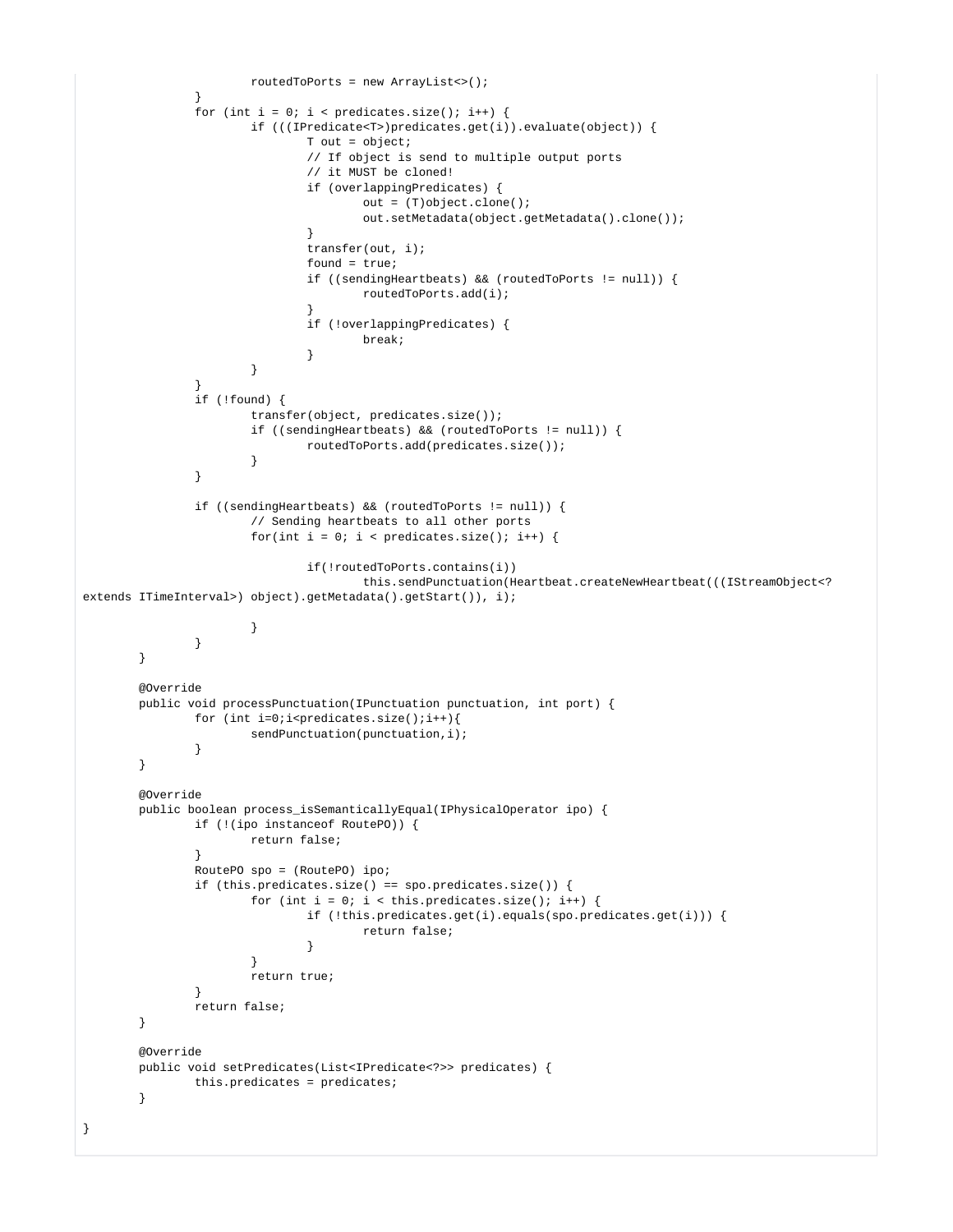#### TODO: InputSyncArea, OutputTransferArea

Important: If you create a new StreamObject at runtime you must copy the cloned metadata!

```
out.setMetadata(input.getMetadata().clone());
```
# Query Rewrite (Step 3)

Rewriting is used to switch, add, remove or replace logical operators before they are transformed into their physical counterparts. Normally, the aim of the rewriting process is to optimize the query, for example, by pushing down selection operator before costly joins. The implementation is done by rewriting rules, which are implemented like transformation rules (see next section).

# Transformation (Step 4)

To translate the logical operator into the physical counterpart the transformation engine is needed. The rule for the route operator can be found in the following example. Further information can be found in the description of the transformation component.